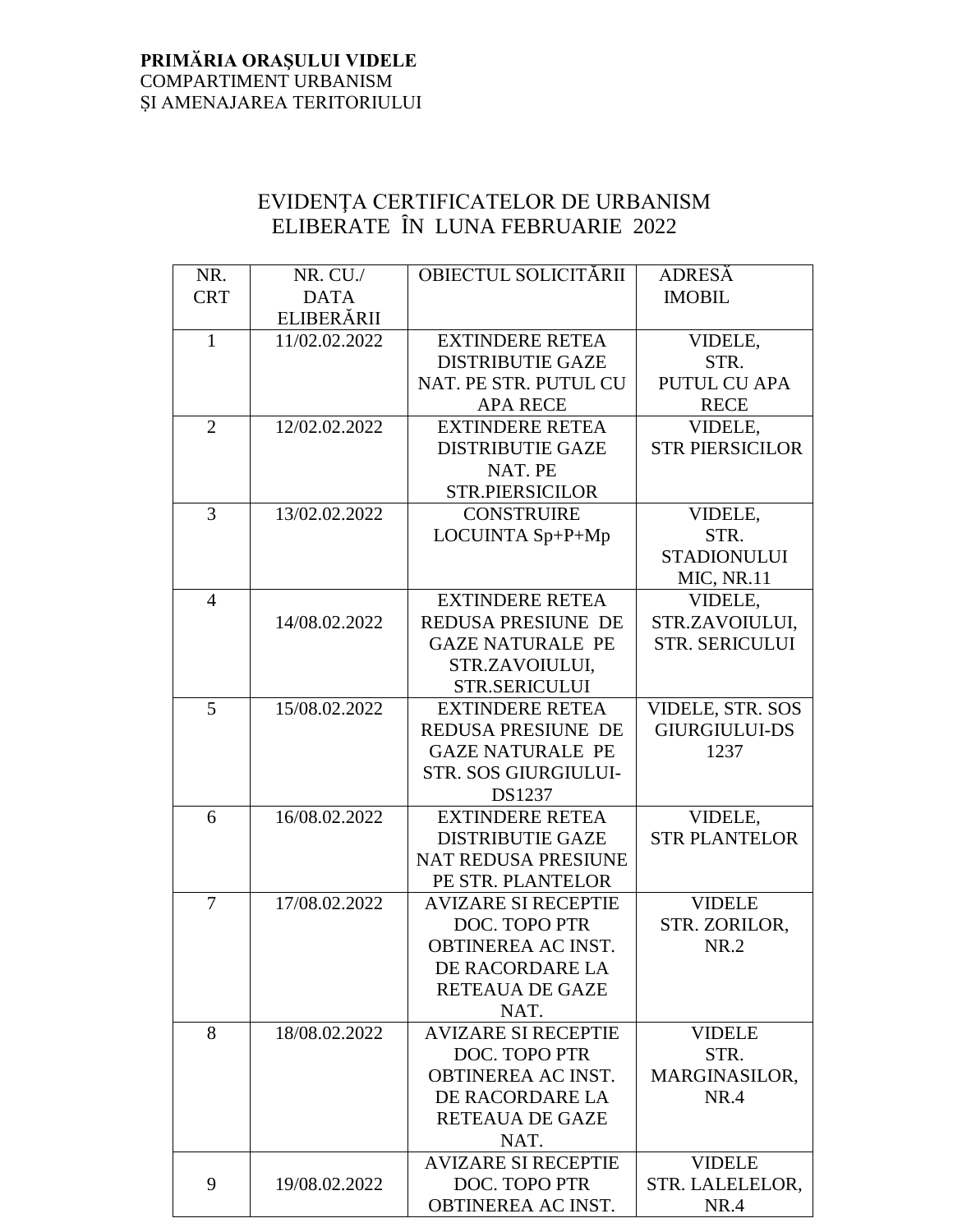|    |               | DE RACORDARE LA             |                     |
|----|---------------|-----------------------------|---------------------|
|    |               | RETEAUA DE GAZE             |                     |
|    |               | NAT.                        |                     |
| 10 | 20/08.02.2022 | <b>AVIZARE SI RECEPTIE</b>  | <b>VIDELE</b>       |
|    |               | DOC. TOPO PTR               | STR.                |
|    |               | OBTINEREA AC INST.          | <b>FRASINETULUI</b> |
|    |               | DE RACORDARE LA             | NR.30               |
|    |               | <b>RETEAUA DE GAZE</b>      |                     |
|    |               | NAT.                        |                     |
| 11 | 21/10.02.2022 | <b>LUCRARIDE</b>            | <b>VIDELE</b>       |
|    |               | <b>ABANDONARE</b>           | <b>EXTRAVILAN</b>   |
|    |               | <b>AFERENTE SONDEI 3044</b> |                     |
|    |               | <b>VIDELE</b>               |                     |
|    |               |                             |                     |
| 12 | 22/10.02.2022 | <b>LUCRARIDE</b>            | <b>VIDELE</b>       |
|    |               |                             | <b>EXTRAVILAN</b>   |
|    |               | <b>ABANDONARE</b>           |                     |
|    |               | <b>AFERENTE SONDEI 3038</b> |                     |
|    |               | <b>VIDELE</b>               |                     |
| 13 | 23/10.02.2022 | <b>LUCRARI DE</b>           | <b>VIDELE</b>       |
|    |               | <b>ABANDONARE</b>           | <b>EXTRAVILAN</b>   |
|    |               | <b>AFERENTE SONDEI 3014</b> |                     |
|    |               | <b>VIDELE</b>               |                     |
|    |               |                             |                     |
| 14 | 24/10.02.2022 | <b>LUCRARI DE</b>           | <b>VIDELE</b>       |
|    |               | <b>ABANDONARE</b>           | <b>EXTRAVILAN</b>   |
|    |               | <b>AFERENTE SONDEI 2032</b> |                     |
|    |               | <b>VIDELE</b>               |                     |
|    |               |                             |                     |
| 15 | 25/10.02.2022 | <b>LUCRARIDE</b>            | <b>VIDELE</b>       |
|    |               | <b>ABANDONARE</b>           | <b>EXTRAVILAN</b>   |
|    |               | <b>AFERENTE SONDEI 3061</b> |                     |
|    |               | <b>VIDELE</b>               |                     |
|    |               |                             |                     |
| 16 | 26/10.02.2022 | <b>LUCRARIDE</b>            | <b>VIDELE</b>       |
|    |               | <b>ABANDONARE</b>           | <b>EXTRAVILAN</b>   |
|    |               | <b>AFERENTE SONDEI 2044</b> |                     |
|    |               | <b>VIDELE</b>               |                     |
|    |               |                             |                     |
| 17 | 27/10.02.2022 | <b>DESFIINTARE</b>          | <b>VIDELE</b>       |
|    |               | <b>CONSTRUCTII SI</b>       | <b>EXTRAVILAN</b>   |
|    |               | <b>INSTALATII DIN</b>       |                     |
|    |               | <b>CADRUL PARCULUI 10</b>   |                     |
|    |               | <b>VIDELE PARTIAL</b>       |                     |
|    |               |                             |                     |
| 18 | 28/14.02.2022 | <b>AVIZARE SI RECEPTIE</b>  | <b>VIDELE</b>       |
|    |               | DOC. TOPO PTR               | STR.                |
|    |               | OBTINEREA AC INST.          | <b>FRASINETULUI</b> |
|    |               | DE RACORDARE LA             | NR.12               |
|    |               | <b>RETEAUA DE GAZE</b>      |                     |
|    |               | NAT. STR                    |                     |
|    |               | <b>FRASINETULUI</b>         |                     |
| 19 | 29/14.02.2022 | <b>CONSTRUIRE</b>           | <b>VIDELE, STR</b>  |
|    |               | <b>LOCUINTA P+M</b>         | PRUNILOR, NR.23     |
|    |               |                             |                     |